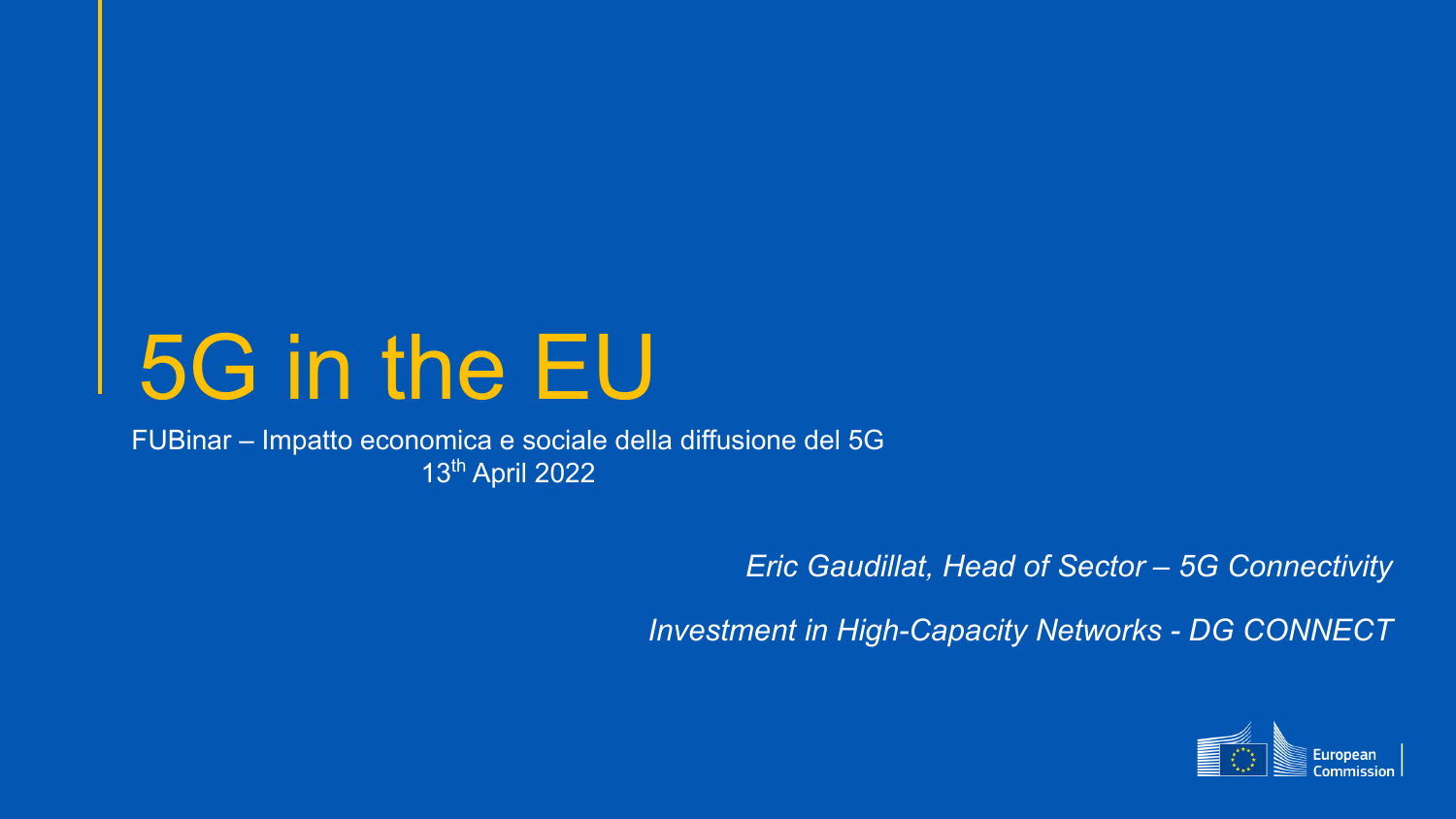# **Europe's Digital Compass towards 2030**

**Skills** 

**ICT Specialists:** 20 million + Gender

convergence **Basic Digital Skills:** min 80% of population

### Government

**Key Public Services:** 100% online **e-Health:** 100% availability medical records **Digital Identity:** 80% citizens using digital ID



#### **Infrastructures**

**Connectivity:** Gigabit for everyone, 5G in all populated areas **Cutting edge Semiconductors:** double EU share in global production **Data – Edge & Cloud:** 10,000 climate neutral highly secure edge nodes **Computing:** first computer with quantum acceleration

**Tech up-take:** 75% of EU companies using Cloud/AI/Big Data **Innovators:** grow scale ups & finance to double EU Unicorns **Late adopters:** more than 90% of European SMEs reach at least a basic level of digital intensity

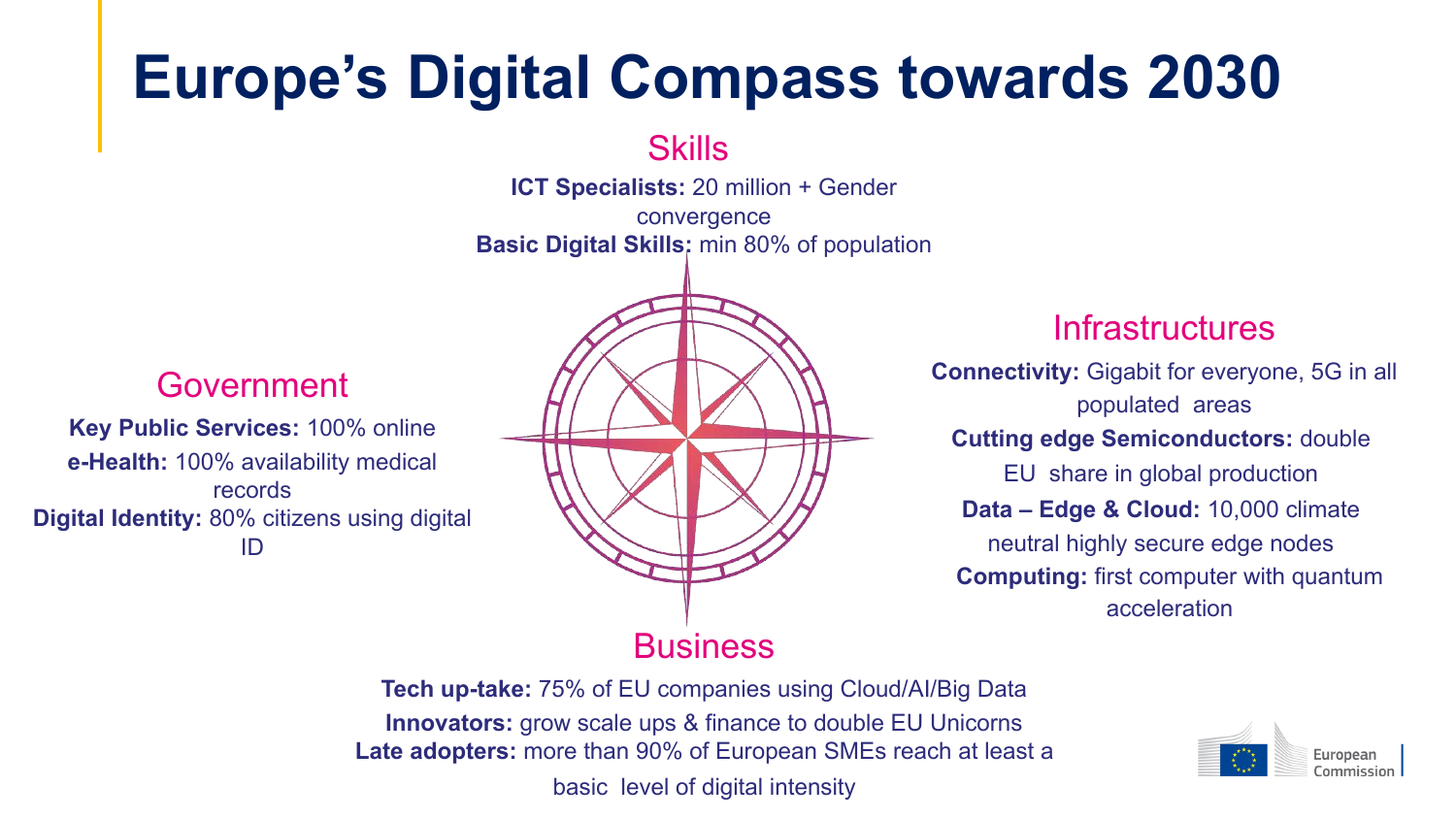# **Connectivity for a post-COVID era**

- Digital Decade policy targets:
- 1Gbps to all households
- ❑ 5G in all populated areas
- ❑ Strategic autonomy: foster the digital supply chain

### **Socio-Economic Drivers and Use-Cases**

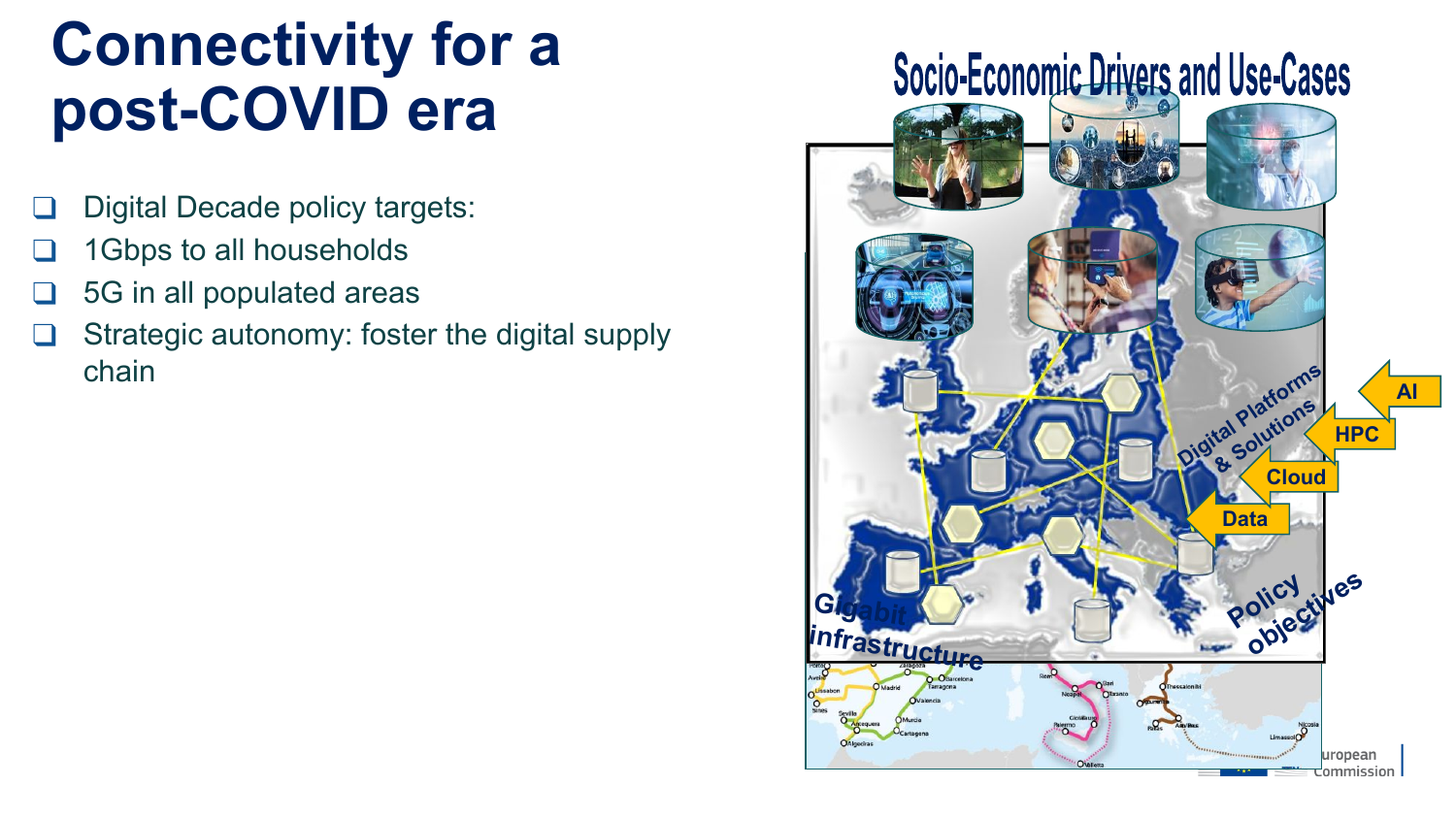# **5G Policy**

#### **5G Scoreboard**



European 5G Observatory

The 5G scoreboard summarises the status of 5G rollouts, spectrum assignments, as well as 5G base station deployment in the EU and internationally.

5G scoreboard, January 2022



European Commission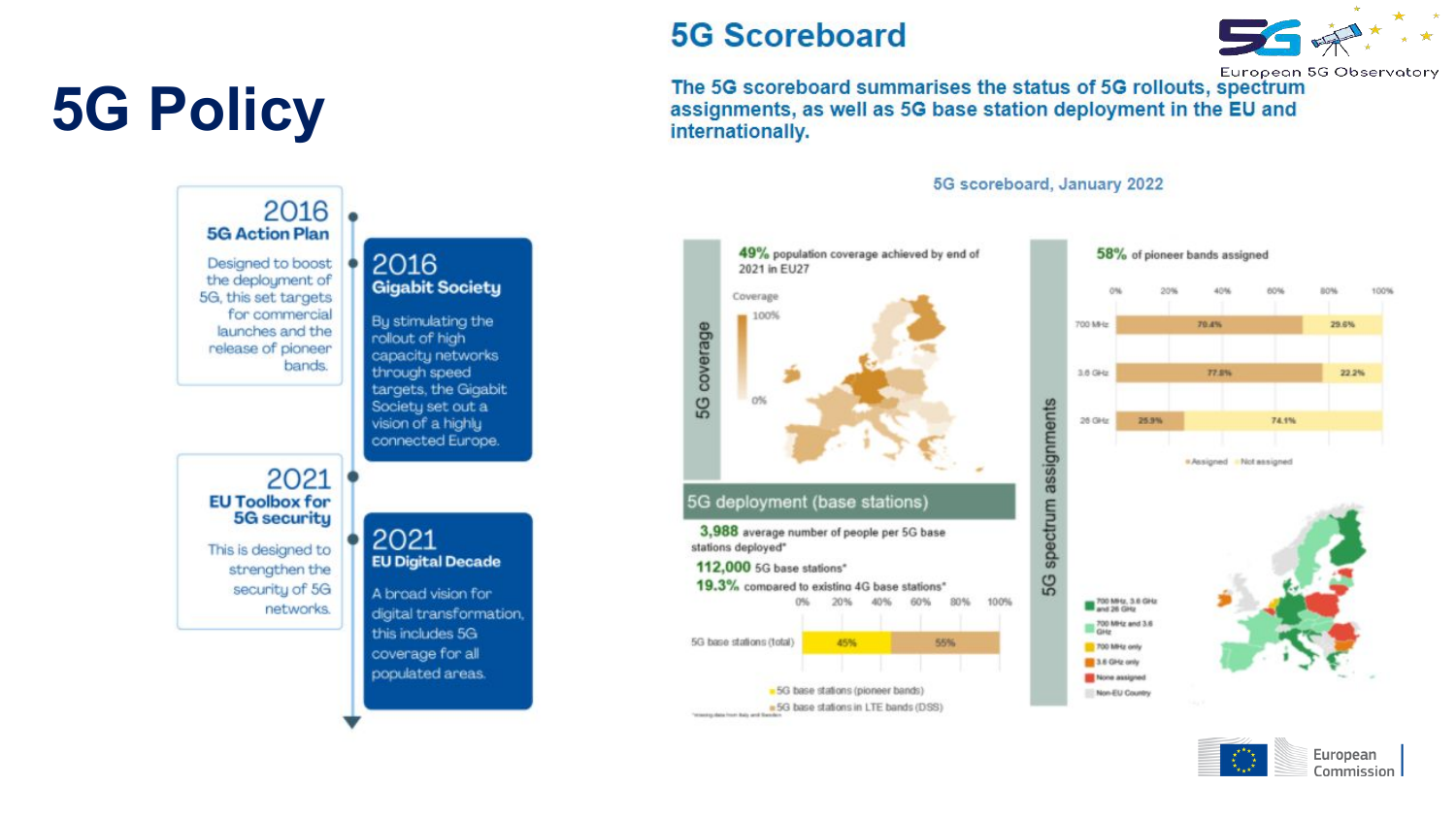

|                                                     | China                                                                                                                                     | <b>South Korea</b><br>*                 | Japan                                           |                                                                                                                              | <b>EU</b>                            |
|-----------------------------------------------------|-------------------------------------------------------------------------------------------------------------------------------------------|-----------------------------------------|-------------------------------------------------|------------------------------------------------------------------------------------------------------------------------------|--------------------------------------|
| 5G Mode <sup>6</sup>                                | <b>NSA/SA</b>                                                                                                                             | <b>NSA/SA</b>                           | <b>NSA/SA</b>                                   | <b>NSA</b>                                                                                                                   | <b>NSA/SA</b>                        |
| Approximate<br>number of 5G base<br><b>stations</b> | 916,000                                                                                                                                   | 162,000                                 | 50,000                                          | 50,000                                                                                                                       | 112,000                              |
| <b>Population</b>                                   | 1,402,000,000                                                                                                                             | 51,780,000                              | 125,800,000                                     | 329,500,000                                                                                                                  | 447,706,000                          |
| People per base<br>station                          | 1531                                                                                                                                      | 319                                     | 2516                                            | 6590                                                                                                                         | 3988                                 |
| <b>5G target bands</b><br>assigned                  | <b>700 MHz</b><br>$2.6$ GHz<br>3.6 GHz                                                                                                    | 3.6 GHz<br>28 GHz                       | 3.6 GHz<br>$3.6 - 4.1$ GHz<br>4.5 GHz<br>28 GHz | 600 MHz<br>$2.5$ GHz<br>$3.45 - 3.55$ GHz<br>$3.5 - 3.7$ GHz<br>3.7 - 3.98 GHz<br>24 GHz<br>28 GHz<br>39 GHz<br>47 GHz       | <b>700 MHz</b><br>3.6 GHz<br>26 GHz  |
| <b>Indicative 5G</b><br>subscriber<br>numbers       | 166 million (China<br>Mobile only; source:<br><b>China Mobile</b><br><b>Research Institute)</b><br>173 million (source:<br>Ericsson 2020) | 17 million (source:<br>5G Forum, Korea) | 14.19 million (source:<br>Japan times)          | 15.8 million (in<br>Dec 2020; source: Insider<br>Intelligence)<br>14 million (including<br>Canada; source: Ericsson<br>2020) | 8 million (source:<br>Ericsson 2020) |

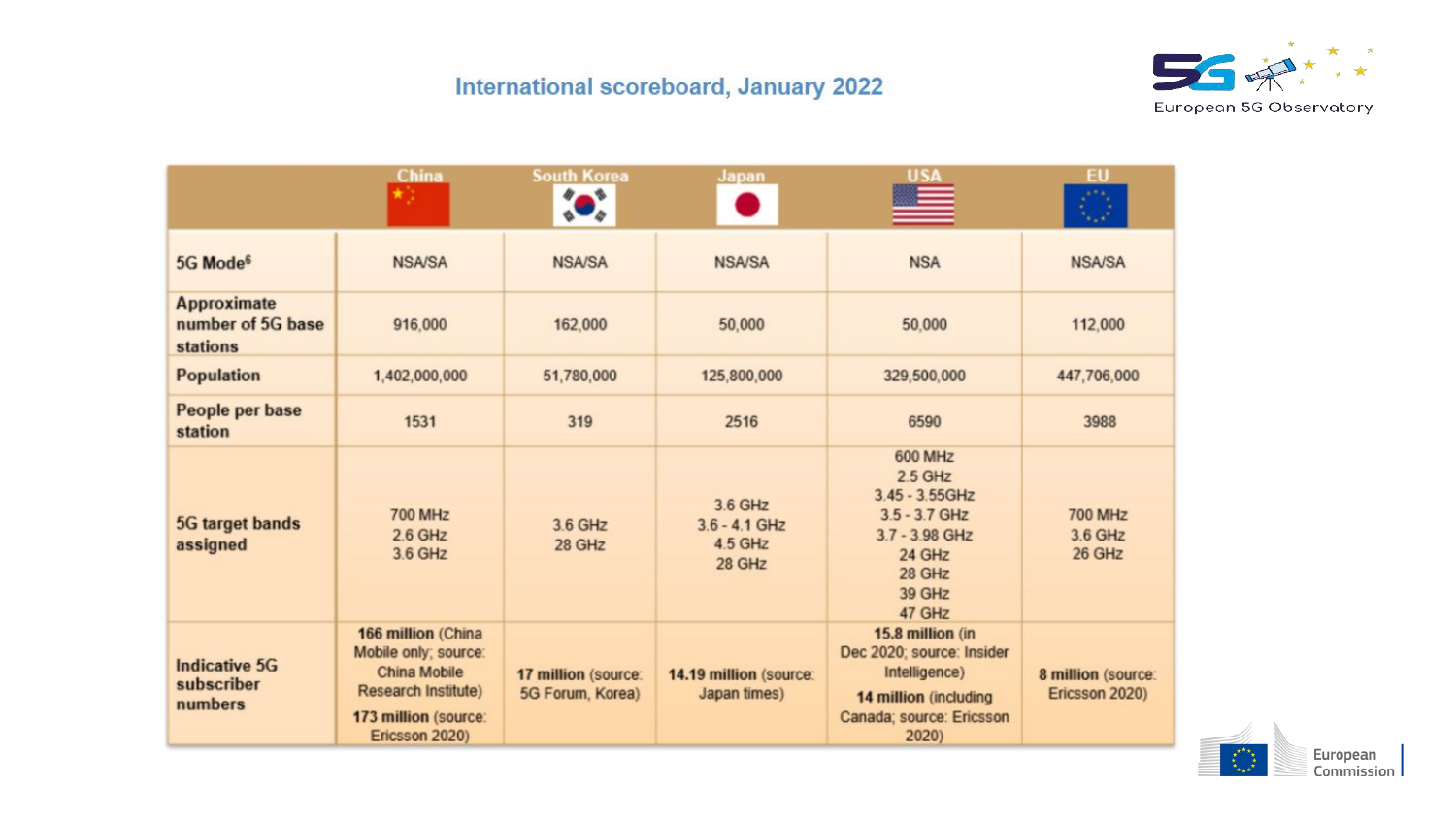# **5G R&D&I**

[5G Public Private Partnership](https://5g-ppp.eu/roadmaps/) R&D&I

Towards applications for the economy, for society, and for citizens

- ❑ Joint Undertaking for [6G Smart Networks and](https://digital-strategy.ec.europa.eu/en/policies/smart-networks-and-services-joint-undertaking) **[Services](https://digital-strategy.ec.europa.eu/en/policies/smart-networks-and-services-joint-undertaking)**
- ❑ Latency, Capactiy, Bandwidth: enabling new applications with connected objects
- ❑ Involving users from "vertical" activities: industry, transport, energy, health, smart cities



The 5G Infrastructure Public Private Partnership



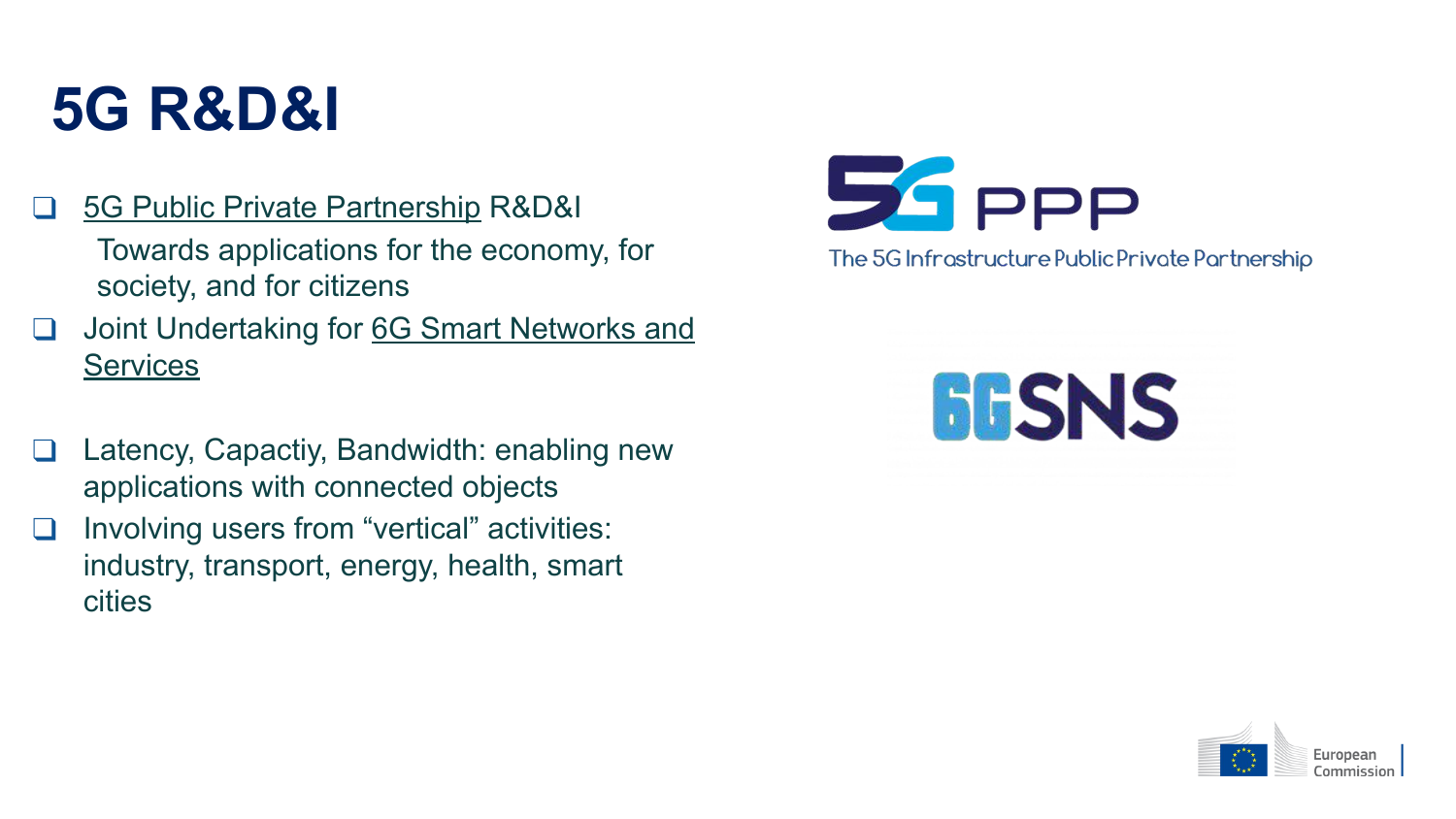### **Recovery & Resilience Facility**

- [RRF](https://ec.europa.eu/info/business-economy-euro/recovery-coronavirus/recovery-and-resilience-facility_en) is central to [NextGenerationEU](https://europa.eu/next-generation-eu/index_en)
	- 26% (EUR 117bn) Digital
		- EUR 13bn Connectivity

#### *Cross-border projects:*

- Microelectronics
- Cloud
- 5G corridors
- Very high capacity submarine cables



- All 27 national plans refer to a 5G strategies
- 11 plans with 5G investments:
	- o 5 on 5G Corridors
	- o 5 on the Fibre for 5G in broad areas, including rural zones
	- o 5 target municipalities or business parks and 1 public safety

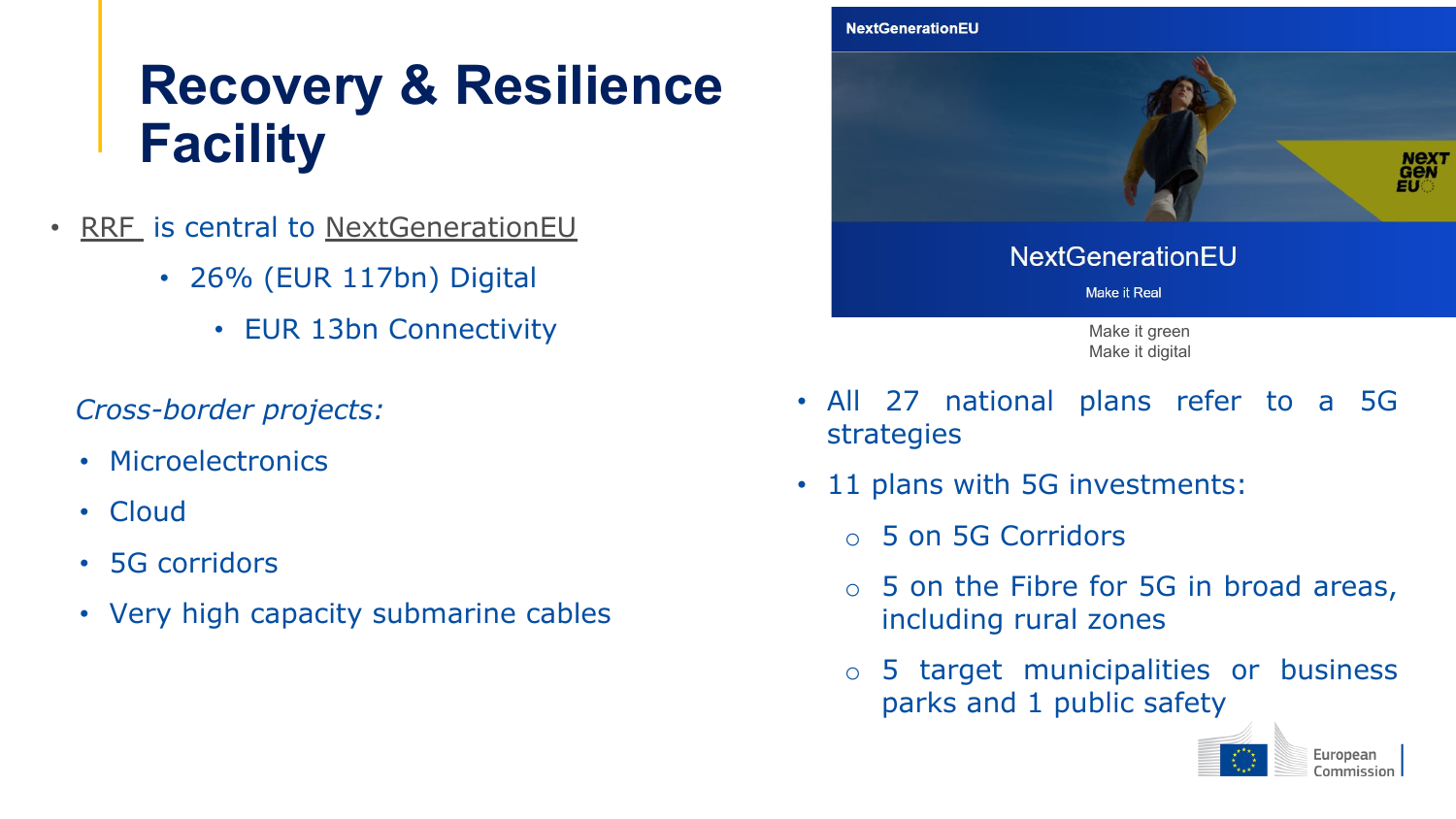# **Connecting Europe Facility - Digital**

Actions supporting 5G infrastructure deployments

5G corridors along transport paths

5G for Smart Communities: 5G connectivity for socio-economic drivers

#### Actions supporting pan-EU backbone infrastructures

Connectivity for Digital Global **Gateways** 

Pan-European cloud federation

Quantum Communication **Infrastructure** 

Terabit connectivity for HPC

Operational Digital Platforms

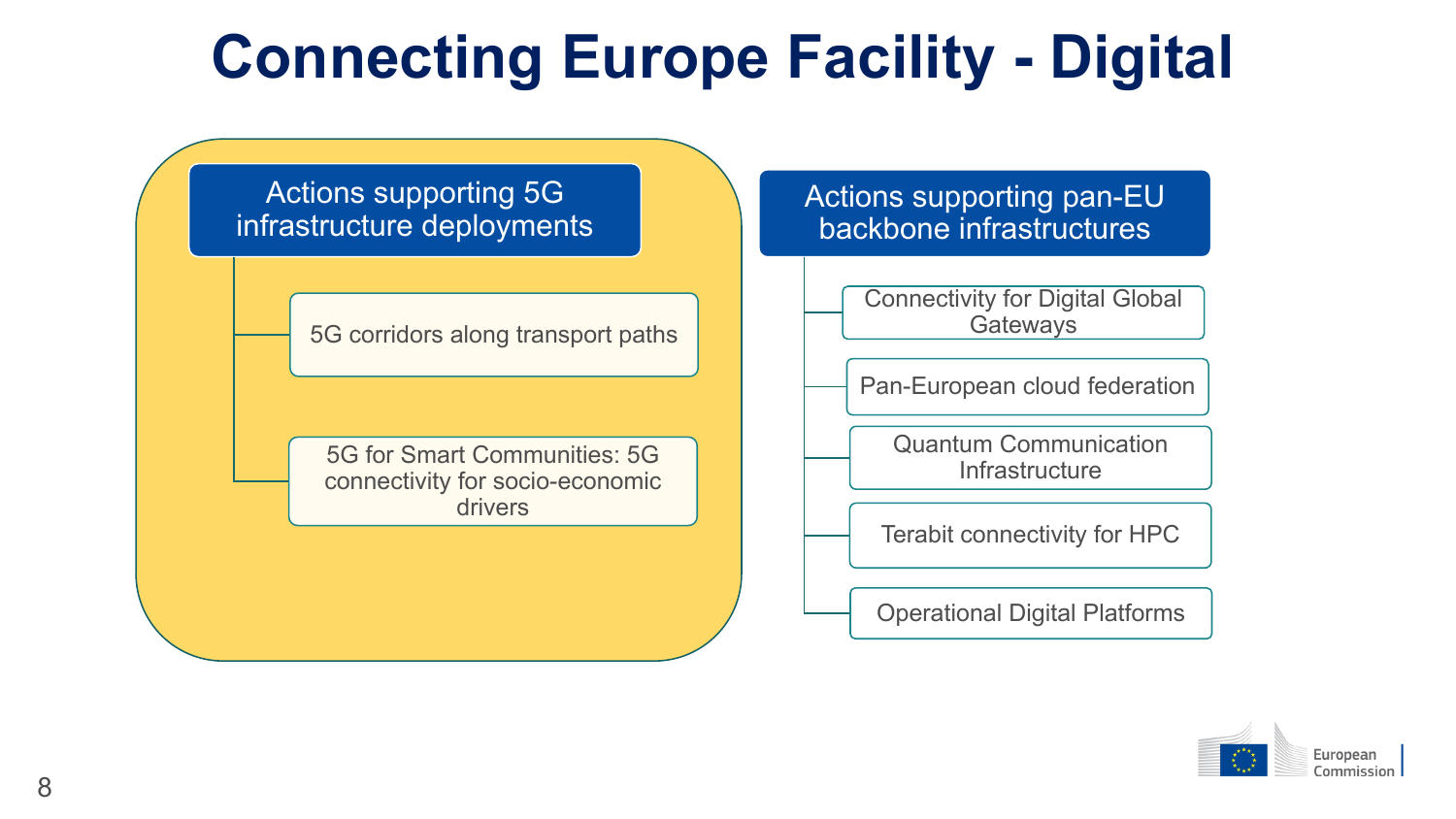### **Deployment of 5G Cross-Border Corridors**

- transport paths : Investment required:  $\sim$ EUR 5,4 bn
- Large-scale deployment ( $\sim \epsilon$ 1B for [5G](https://digital-strategy.ec.europa.eu/en/policies/cross-border-corridors) [Corridors](https://digital-strategy.ec.europa.eu/en/policies/cross-border-corridors) until 2027)
- 2022 open call:
- Works: early wave, EUR 100m
- Studies: EUR 6m (for EUR 240m next year)

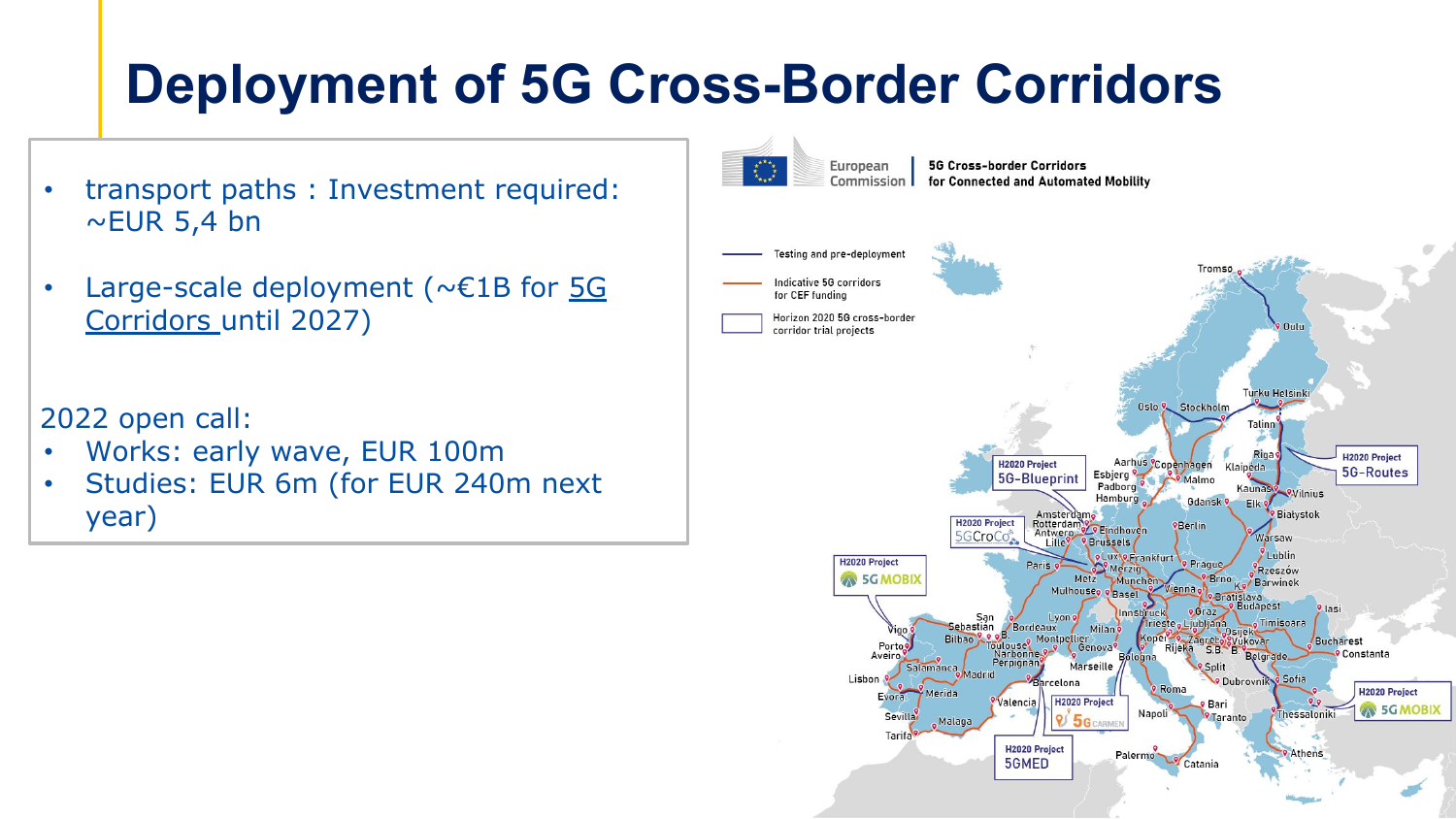### **5G for Smart Communities**

- 5G systems  $\Box$  innovative use-cases for public authorities, services of general (economic) interest
- Best practices as blueprints for replication
- EUR 80m until 2023- up to 75% 5G infrastructure co-funded
- [First call for proposals: u](https://digital-strategy.ec.europa.eu/en/funding/5g-smart-communities-works)ntil 20<sup>th</sup> of April
- Operators + local authority/hospital/school/public safety
- Performance of 5G indispensable for the vertical use cases and not already available/planned